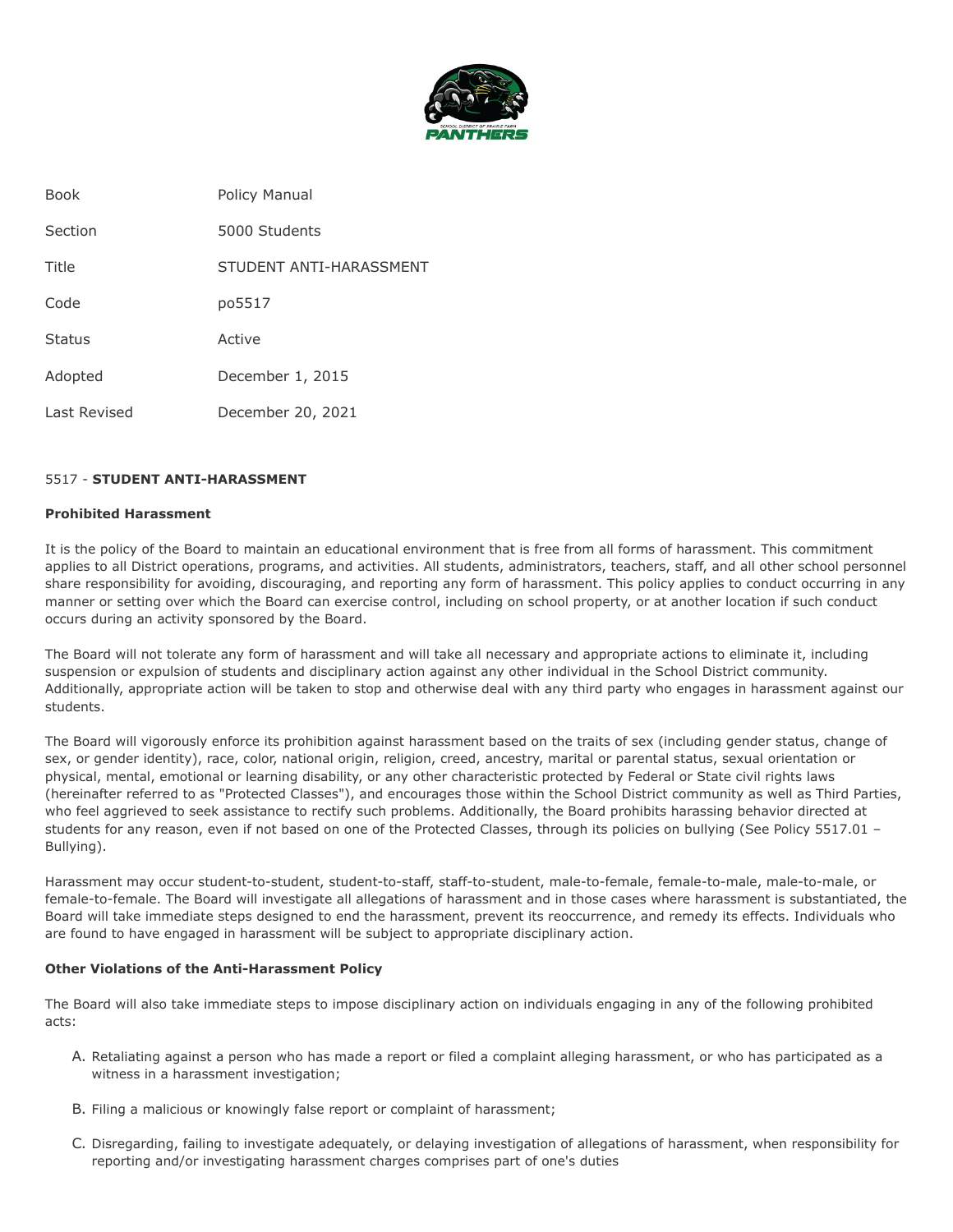Sexual Harassment covered by Policy 2266 - Nondiscrimination on the Basis of Sex in Education Programs or Activities, i.e., sexual harassment prohibited by Title IX, is not included in this policy. Allegations of such conduct shall be addressed solely by Policy 2266 - Nondiscrimination on the Basis of Sex in Education Programs or Activities.

# **Notice**

Notice of the Board's policy on anti-harassment in the educational environment and the identity of the District's Compliance Officers will be posted throughout the District and published in any District statement regarding the availability of employment, staff handbooks, and general information publications of the District as required by Federal and State law and this policy.

# **Definitions**

Words used in this policy shall have those meanings defined herein; words not defined herein shall be construed according to their plain and ordinary meanings.

**Complainant** is the individual who alleges, or is alleged, to have been subjected to harassment, regardless of whether the person files a formal complaint or is pursuing an informal resolution to the alleged harassment.

**Day(s):** Unless expressly stated otherwise, the term "day" or "days" as used in this policy means business day(s) (i.e., a day(s) that the District office is open for normal operating hours, Monday – Friday, excluding State-recognized holidays).

**Respondent** is the individual who has been alleged to have engaged in harassment, regardless of whether the Reporting Party files a formal complaint or is seeking an informal resolution to the alleged harassment.

**School District community** means students and Board employees (i.e., administrators, and professional and classified staff), as well as Board members, agents, volunteers, contractors, or other persons subject to the control and supervision of the Board.

**Third Parties** include, but are not limited to, guests and/or visitors on School District property (e.g., visiting speakers, participants on opposing athletic teams, parents), vendors doing business with, or seeking to do business with, the Board, and other individuals who come in contact with members of the School District community at school-related events/activities (whether on or off District property).

# **Bullying**

Bullying is prohibited by Board Policy 5517.01 – Bullying. It is defined as deliberate or intentional behavior using words or actions, intended to cause fear, intimidation, or harm. Bullying may be a repeated behavior and involves an imbalance of power. Furthermore, it may be serious enough to negatively impact a student's educational, physical, or emotional well-being. Bullying need not be based on any Protected Class. Bullying behavior rises to the level of harassment when the prohibited conduct is based upon the student's sex (including gender status, change of sex, or gender identity), race color, national origin, religion, creed, ancestry, marital or parental status, sexual orientation or physical, mental, emotional or learning disability, or any other characteristic protected by Federal or State civil rights. Complaints brought under this policy that are more appropriately handled under the Bullying policy shall be referred for investigation consistent with the procedures in that policy.

Bullying that rises to the level of Sexual Harassment is covered by Policy 2266 - Nondiscrimination on the Basis of Sex in Education Programs or Activities, i.e., sexual harassment prohibited by Title IX, and is not included in this policy. Allegations of such conduct shall be addressed solely by Policy 2266 - Nondiscrimination on the Basis of Sex in Education Programs or Activities.

# **Harassment**

Harassment means any threatening, insulting, or dehumanizing gesture, use of data or computer software, or written, verbal or physical conduct directed against a student based on one or more of the student's Protected Class that:

- A. places a student in reasonable fear of harm to his/her person or damage to his/her property;
- B. has the effect of substantially interfering with a student's educational performance, opportunities, or benefits; or
- C. has the effect of substantially disrupting the orderly operation of a school.

"Harassment" also includes "hate speech"—the use of language, behavior, or images/symbols that express prejudice against a particular group or groups on the basis of any protected characteristic(s).

### Examples are:

A. making statements that promote violence toward a racial or ethnic group;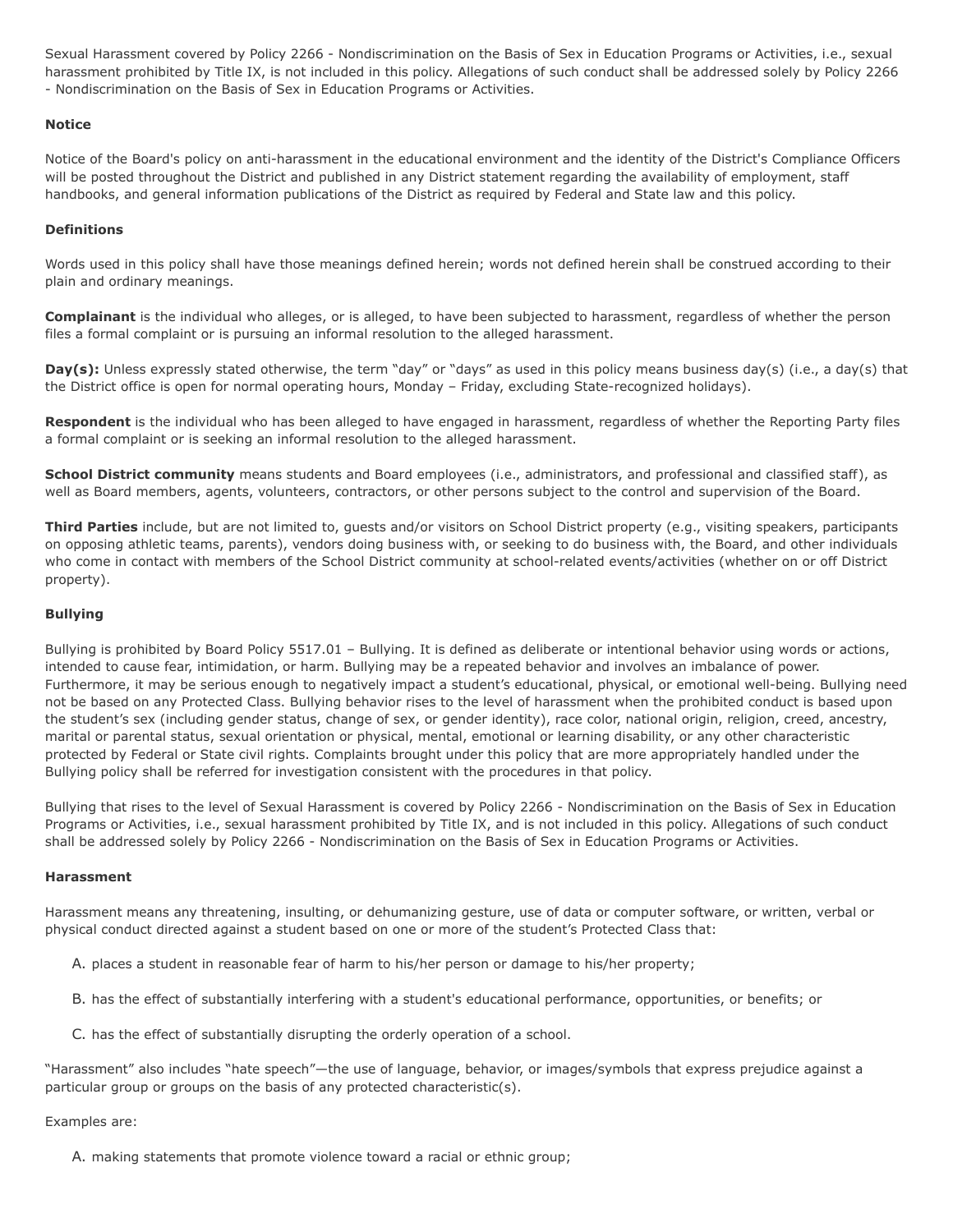B. drawing, displaying, or posting images or symbols of prejudice (e.g., swastikas).

#### **Sexual Harassment**

For purposes of this policy and consistent with Title VII of the Civil Rights Act of 1964, "sexual harassment" is defined as unwelcome sexual advances, requests for sexual favors, sexually motivated physical conduct or other verbal or physical conduct or communication of a sexual nature when:

- A. submission to that conduct or communication is made a term or condition, either explicitly or implicitly, of access to educational opportunities or program;
- B. submission or rejection of that conduct or communication by an individual is used as a factor in decisions affecting that individual's education;
- C. that conduct or communication has the purpose or effect of substantially or unreasonably interfering with an individual's education, or creating an intimidating, hostile, or offensive educational environment.

Sexual harassment may involve the behavior of a person of any gender against a person of the same or another gender.

Prohibited acts that constitute sexual harassment under this policy may take a variety of forms. Examples of the kinds of conduct that may constitute sexual harassment include, but are not limited to:

- A. unwelcome verbal harassment or abuse;
- B. unwelcome pressure for sexual activity;
- C. threats or insinuations that a person's employment, wages, academic grade, promotion, classroom work or assignments, academic status, participation in athletics or extra-curricular programs, activities, or events, or other conditions of employment or education may be adversely affected by not submitting to sexual advances;
- D. unwelcome verbal expressions, including graphic sexual commentaries about a person's body, dress, appearance, or sexual activities; the unwelcome use of sexually degrading language, profanity, jokes or innuendoes; unwelcome suggestive or insulting sounds or whistles; obscene telephone calls and obscene gestures;
- E. Sexually suggestive objects, pictures, graffiti, videos, posters, audio recordings or literature, placed in the work or educational environment, that may reasonably embarrass or offend individuals;
- F. unwelcome, sexually motivated or inappropriate patting, pinching, or physical contact, other than necessary restraint of students by teachers, administrators, or other school personnel to avoid physical harm to persons or property;
- G. unwelcome sexual behavior or words including demands for sexual favors, accompanied by implied or overt threats concerning an individual's educational status;
- H. unwelcome sexual behavior or words, including demands for sexual favors, accompanied by implied or overt promises of preferential treatment with regard to an individual's educational status;
- I. unwelcome behavior or words directed at an individual because of gender;

Examples are:

- 1. repeatedly asking a person for dates or sexual behavior after the person has indicated no interest;
- 2. rating a person's sexuality or attractiveness;
- 3. staring or leering at various parts of another person's body;
- 4. spreading rumors about a person's sexuality;
- 5. letters, notes, telephone calls, or materials of a sexual nature;
- 6. displaying pictures, calendars, cartoons, or other materials with sexual content.
- J. inappropriate boundary invasions by a District employee or other adult member of the District community into a student's personal space and personal life;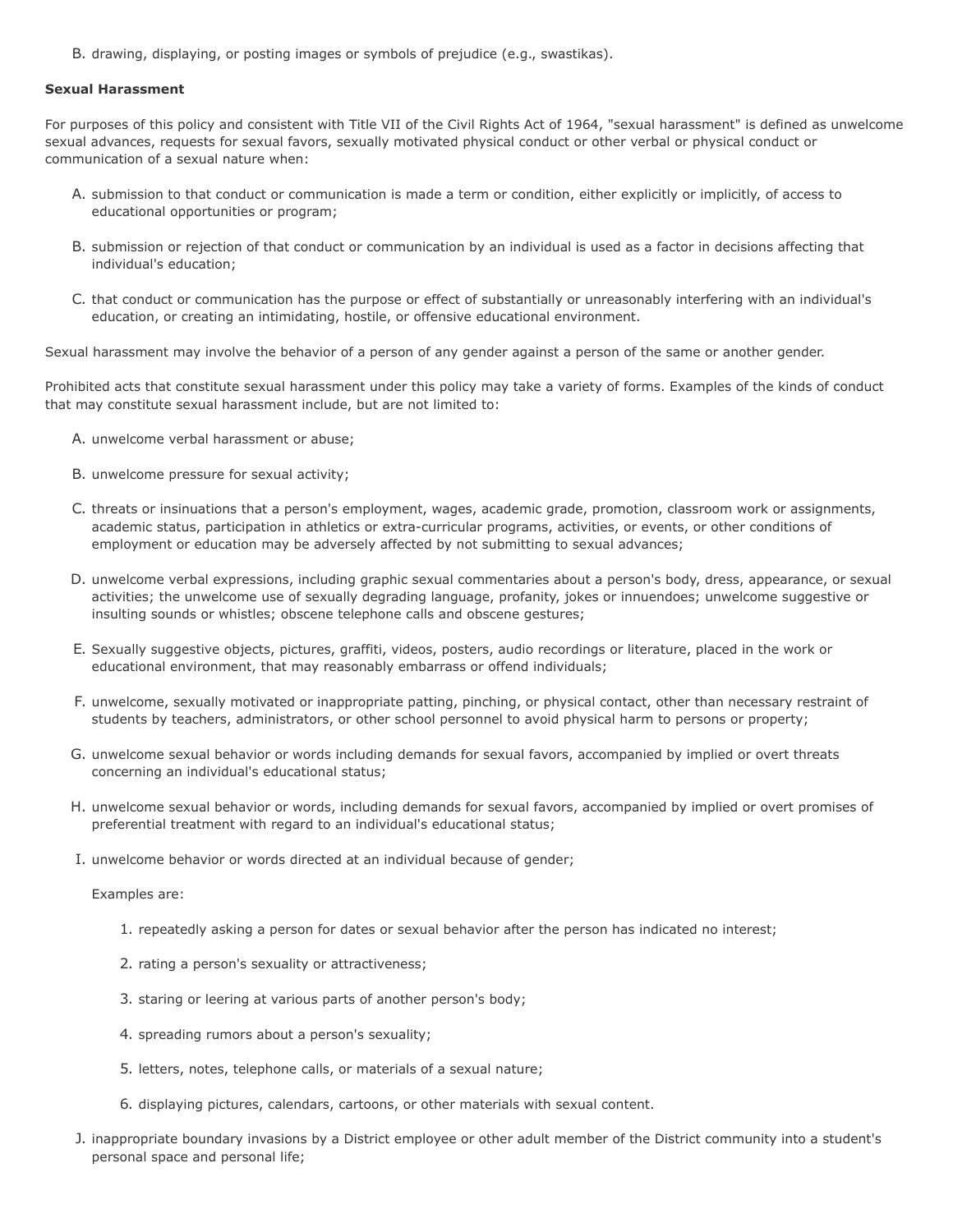Boundary invasions may be appropriate or inappropriate. Appropriate boundary invasions make medical or educational sense. For example, a teacher or aide assisting a kindergartner after a toileting accident or a coach touching a student during wrestling or football can be appropriate. However other behaviors might be going too far, are inappropriate and may be signs of sexual grooming.

Inappropriate boundary invasions may include, but are not limited to the following:

- 1. hugging, kissing, or other physical contacts with a student;
- 2. telling sexual jokes to students;
- 3. engaging in talk containing sexual innuendo or banter with students;
- 4. talking about sexual topics that are not related to the curriculum;
- 5. showing pornography to a student;
- 6. taking an undue interest in a student (i.e. having a "special friend" or a "special relationship");
- 7. initiating or extending contact with students beyond the school day for personal purposes;
- 8. using e-mail, text messaging or websites to discuss personal topics or interests with students;
- 9. giving students rides in the staff member's personal vehicle or taking students on personal outings without administrative approval;
- 10. invading a student's privacy (e.g. walking in on the student in the bathroom, locker-room, asking about bra sizes or previous sexual experiences);
- 11. going to a student's home for non-educational purposes;
- 12. inviting students to the staff member's home without proper chaperones (i.e. another staff member or parent of a student);
- 13. giving gifts or money to a student for no legitimate educational purpose;
- 14. accepting gifts or money from a student for no legitimate educational purpose;
- 15. being overly "touchy" with students;
- 16. favoring certain students by inviting them to come to the classroom at non-class times;
- 17. getting a student out of class to visit with the staff member;
- 18. providing advice to or counseling a student regarding a personal problem (i.e. problems related to sexual behavior, substance abuse, mental or physical health, and/or family relationships, etc.), unless properly licensed and authorized to do so;
- 19. talking to a student about problems that would normally be discussed with adults (i.e. marital issues);
- 20. being alone with a student behind closed doors without a legitimate educational purpose;

21. telling a student "secrets" and having "secrets" with a student Inappropriate boundary invasions are prohibited and must be reported promptly to one of the District Compliance Officers, as designated in this policy, the Building Principal or the District Administrator.

K. verbal, nonverbal, or physical aggression, intimidation, or hostility based on sex or sex-stereotyping that does not involve conduct of a sexual nature.

It is further the policy of the Board that a sexual relationship between staff and students is not permissible in any form or under any circumstances, in or out of the workplace, in that it interferes with the educational process and may involve elements of coercion by reason of the relative status of a staff member to a student.

Not all behavior with sexual connotations constitutes sexual harassment. Sex-based or gender-based conduct must be sufficiently severe, pervasive, and persistent such that it adversely affects, limits, or denies an individual's education, or such that it creates a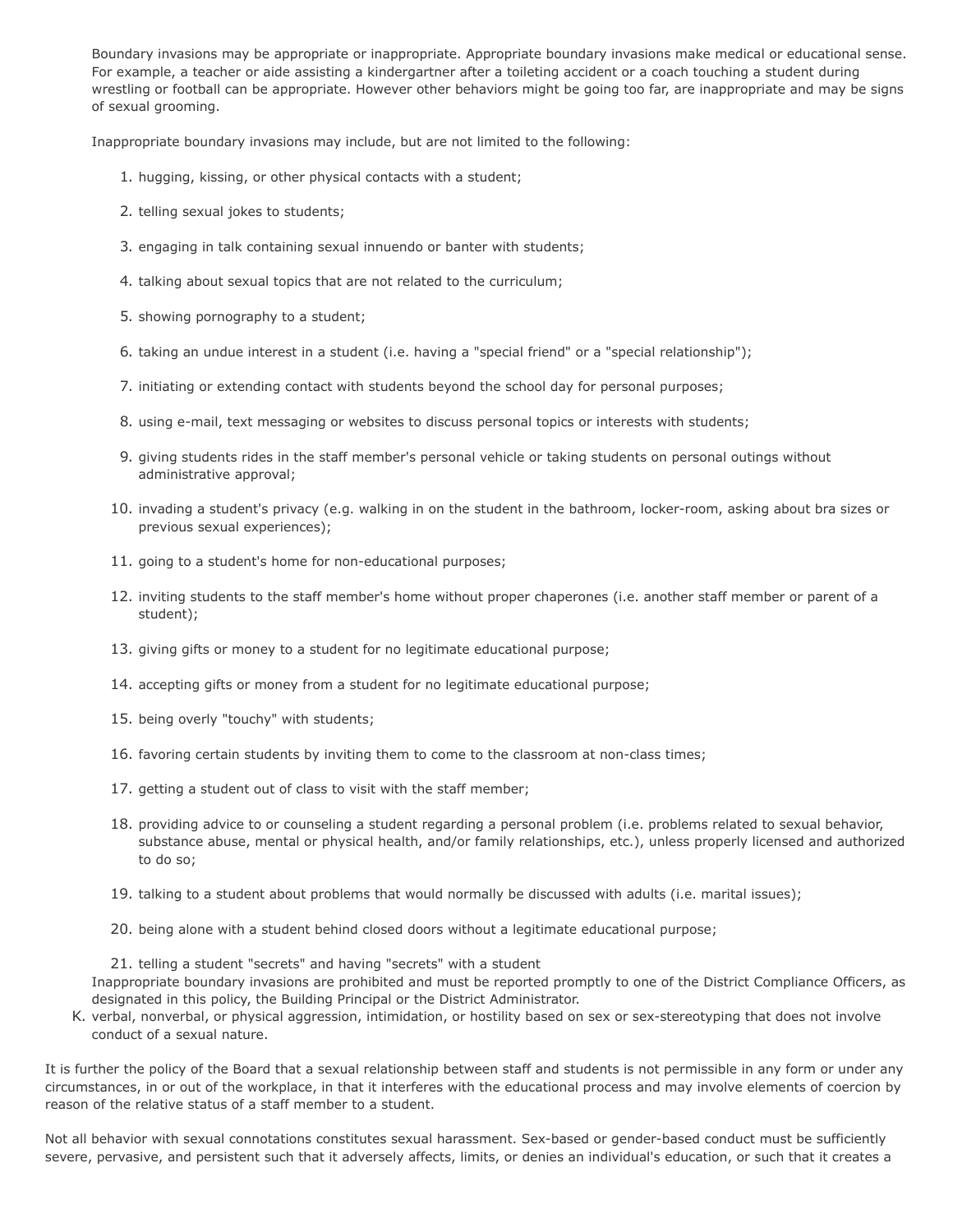hostile or abusive educational environment, or such that it is intended to, or has the effect of, denying or limiting a student's ability to participate in or benefit from the educational program or activities.

### **Race/Color Harassment**

Prohibited racial harassment occurs when unwelcome physical, verbal, or nonverbal conduct is based upon an individual's race or color and when the conduct has the purpose or effect of: interfering with the individual's educational performance; creating an intimidating, hostile, or offensive learning environment; or interfering with one's ability to participate in or benefit from a class or an educational program or activity. Such harassment may occur where conduct is directed at the characteristics of a person's race or color, such as racial slurs, nicknames implying stereotypes, epithets, and/or negative references regarding racial customs.

### **Religious (Creed) Harassment**

Prohibited religious harassment occurs when unwelcome physical, verbal, or nonverbal conduct is based upon an individual's religion or creed and when the conduct has the purpose or effect of: interfering with the individual's work or educational performance; creating an intimidating, hostile, or offensive learning environment; or interfering with one's ability to participate in or benefit from a class or an educational program or activity. Such harassment may occur where conduct is directed at the characteristics of a person's religious tradition, clothing, or surnames, and/or involves religious slurs.

### **National Origin/Ancestry Harassment**

Prohibited national origin/ancestry harassment occurs when unwelcome physical, verbal, or nonverbal conduct is based upon an individual's national origin or ancestry and when the conduct has the purpose or effect of: interfering with the individual's educational performance; creating an intimidating, hostile, or offensive working and/or learning environment; or interfering with one's ability to participate in or benefit from a class or an educational program or activity. Such harassment may occur where conduct is directed at the characteristics of a person's national origin or ancestry, such as negative comments regarding customs, manner of speaking, language, surnames, or ethnic slurs.

### **Disability Harassment**

Prohibited disability harassment occurs when unwelcome physical, verbal, or nonverbal conduct is based upon an individual's physical, mental, emotional or learning disability and when the conduct has the purpose or effect of: interfering with the individual's educational performance; creating an intimidating, hostile, or offensive learning environment; or interfering with one's ability to participate in or benefit from a class or an educational program or activity. Such harassment may occur where conduct is directed at the characteristics of a person's disability, such as negative comments about speech patterns, movement, physical impairments or defects/appearances, or the like.

#### **Anti-Harassment Compliance Officers**

The Board designates the following individuals to serve as the District's Compliance Officers (also known as "Anti-Harassment Compliance Officers"; hereinafter referred to as the "COs").

Jeni Fossum, Director of Pupil Service School District of Prairie Farm 630 River Ave., S Prairie Farm, WI 54762 jfossum@prairiefarm.k12.wi.us (715) 455-1861

Tom Rich, District Administrator School District of Prairie Farm 630 River Ave., S Prairie Farm, WI 54762 trich@prairiefarm.k12.wi.us (715) 455-1861

The names, titles, and contact information of these individuals will be published annually on the School District's website.

The Compliance Officer(s) are responsible for coordinating the District's efforts to comply with applicable Federal and State laws and regulations, including the District's duty to address in a prompt and equitable manner any inquiries or complaints regarding harassment.

#### **Reports and Complaints of Harassing Conduct**

Reporting procedures are as follows: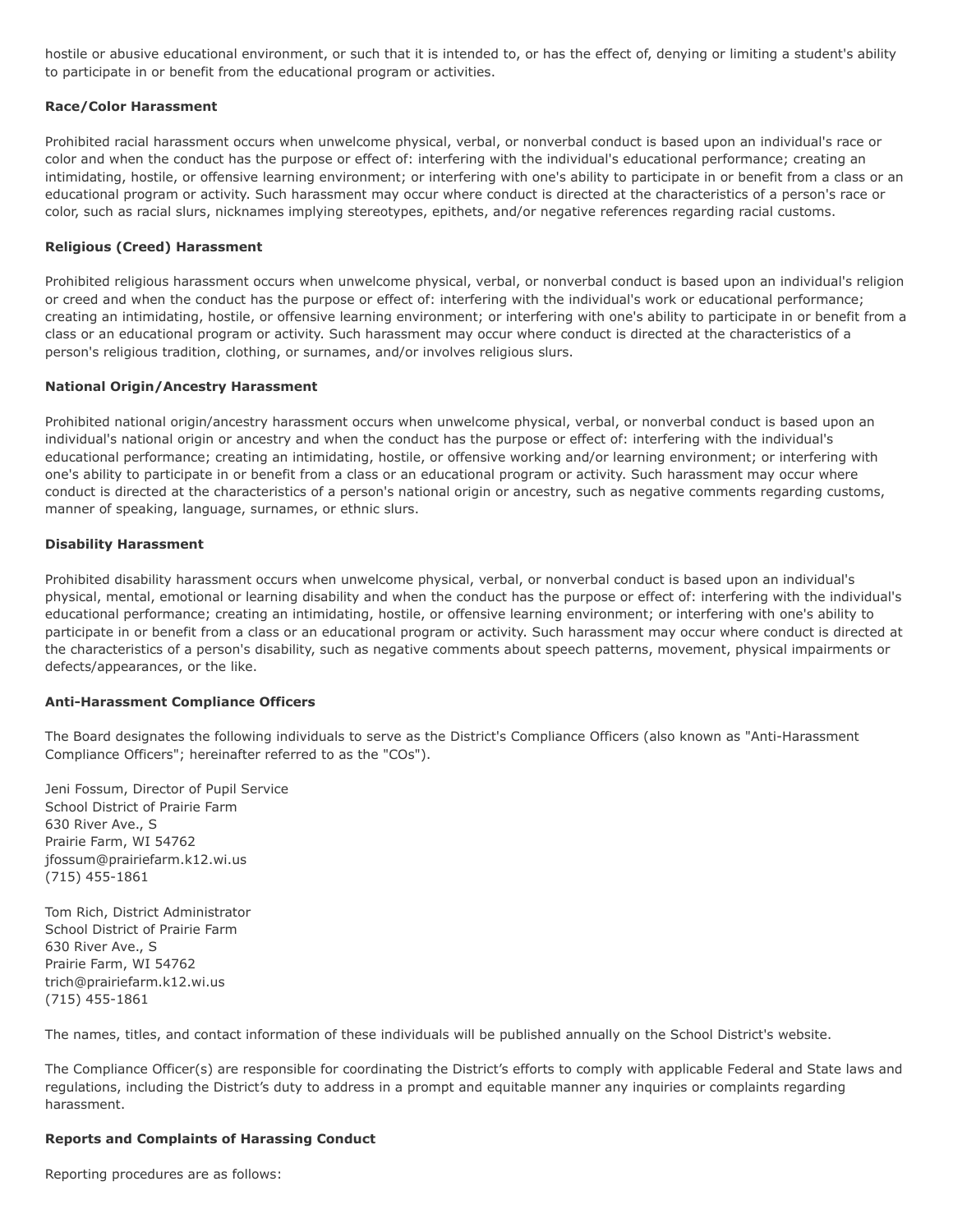- A. Any student who believes s/he has been the victim of harassment prohibited under this policy will be encouraged to report the alleged harassment to any District employee, such as a teacher, administrator or other employees.
- B. Any parent of a student who believes the student has been the victim of harassment prohibited under this policy is encouraged to report the alleged harassment to the student's teacher, building administrator or District Administrator.
- C. Teachers, administrators, and other school officials who have the knowledge or received notice that a student has or may have been the victim of harassment prohibited under this policy shall immediately report the alleged harassment to the Compliance Officer and the building principal or District Administrator.
- D. Any other person with knowledge or belief that a student has or may have been the victim of harassment prohibited by this policy shall be encouraged to immediately report the alleged acts to any District employee, such as a teacher, administrator or other employees.
- E. The reporting party or Complainant shall be encouraged to use a report form available from the principal of each building or available from the District office, but oral reports shall be considered complaints as well. Use of formal reporting forms shall not be mandated. However, all oral complaints shall be reduced to writing.
- F. To provide individuals with options for reporting harassment to an individual of the gender with which they feel most comfortable, each school's building principal shall be advised to designate both a male and a female Compliance Officer for receiving reports of harassment prohibited by this policy. At least one (1) Compliance Officer or other individuals shall be available outside regular school hours to address complaints of harassment that may require immediate attention.

A CO will be available during regular school/work hours to discuss concerns related to harassment, to assist students, other members of the School District community, and third parties who seek support or advice when informing another individual about "unwelcome" conduct, or to intercede informally on behalf of the student.

Any Board employee who directly observes harassment of a student is obligated, in accordance with this policy, to report such observations to one of the COs within two (2) business days. Thereafter, the COs must contact the Complainant, if over age eighteen (18) or the Complainant's parents/guardians if under the age eighteen (18), within two (2) business days to advise of the Board's intent to investigate the alleged misconduct, including the obligation of the compliance officer to conduct an investigation following all the procedures outlined in the complaint procedures.

The COs are assigned to accept complaints of harassment directly from any member of the School District community or a Third Party, or to receive complaints that are initially filed with a school building administrator. Upon receipt of a complaint, either directly or through a school building administrator, a CO will contact the Complainant and begin either an informal or formal process (depending on the request of the Complainant or the nature of the alleged harassment), or the District Administrator will designate a specific individual to conduct the process necessary for an informal or formal investigation. The Compliance Officer(s) will provide a copy of this policy to the Complainant and Respondent. The CO will prepare recommendations for the District Administrator or will oversee the preparation of such recommendations by a designee. All Board employees must report incidents of harassment that are reported to them to the Compliance Officer as soon as possible, but always within no more than two (2) business days of learning of the incident.

# **Investigation and Complaint Procedure**

Except for Sexual Harassment that is covered by Policy 2266 - Nondiscrimination on the Basis of Sex in Education Program or Activities, any student who believes that they have been subjected to harassment may seek resolution of the complaint through the procedures described below. The formal complaint process involves an investigation of the Complainant's claims of harassment or retaliation and a process for rendering a decision regarding whether the charges are substantiated.

Due to the sensitivity surrounding complaints of harassment, timelines are flexible for initiating the complaint process; however, individuals should make every effort to file a complaint within thirty (30) days after the conduct occurs while the facts are known and potential witnesses are available. Once the complaint process is begun, the investigation will be completed in a timely manner (ordinarily, within fifteen (15) calendar days of the complaint being received).

The procedures set forth below are not intended to interfere with the rights of a student to pursue a complaint of harassment or retaliation with the United States Department of Education Office for Civil Rights ("OCR") and/or the Wisconsin Equal Rights Division. The Chicago Office of the OCR can be reached at John C. Kluczynski Federal Building, 230 S. Dearborn Street, 37th Floor Chicago, IL 60604; Telephone: 312-730-1560; FAX: 312-730-1576; TDD: 800-877-8339; Email: OCR.Chicago@ed.gov; Web: http://www.ed.gov/ocr.

If at any time during the investigation process the investigator determines that the complaint is properly defined as Bullying, under Policy 5517.01 - Bullying and not Harassment under this Policy, because the conduct at issue is not based on a student's Protected Characteristics, the investigator shall transfer the investigation to the appropriate building principal.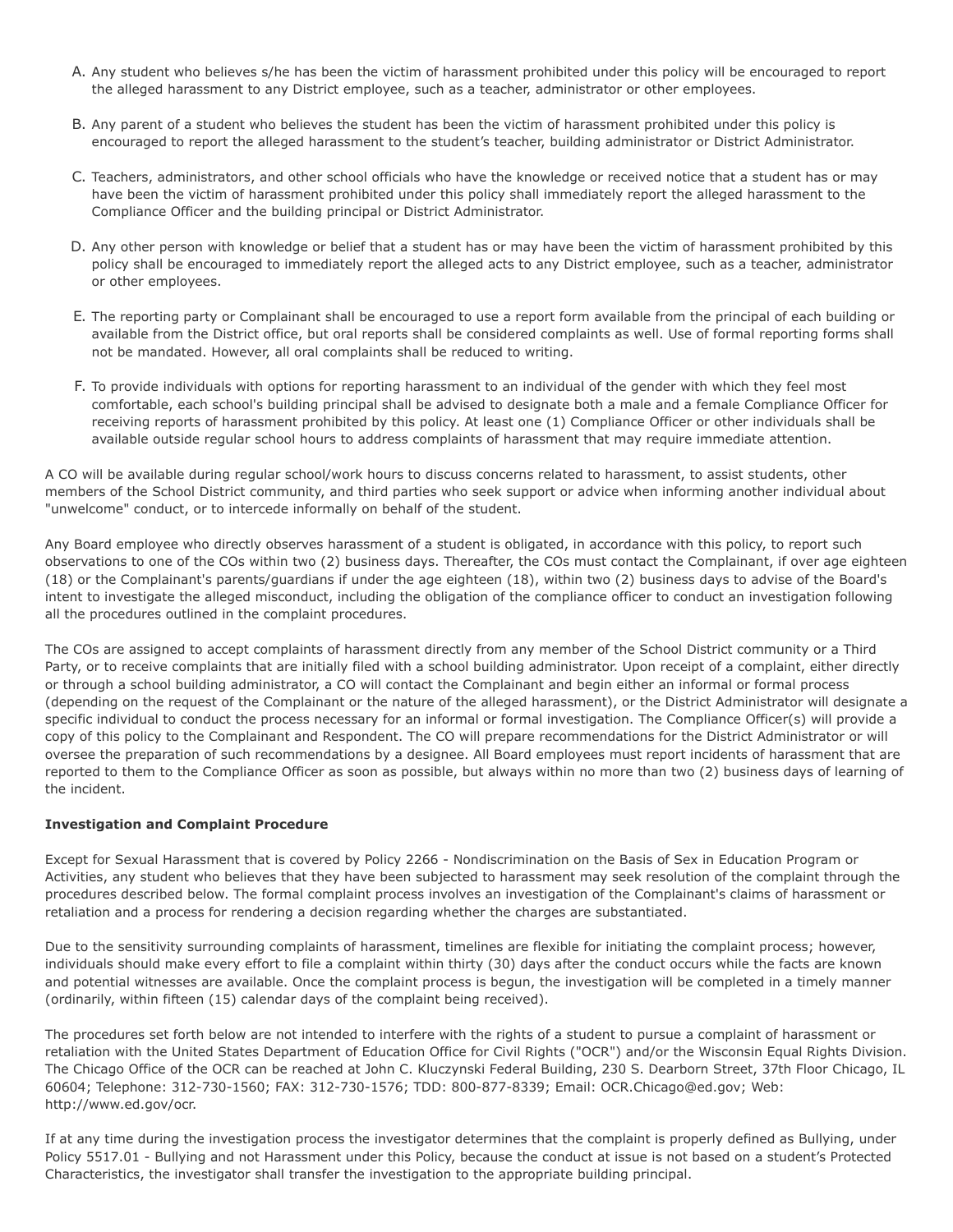# **Complaint Procedure**

A Complainant may file a complaint, either orally or in writing with a teacher, principal, or other District employee at the student's school, the CO, District Administrator, or other District official who works at another school or at the District level. Due to the sensitivity surrounding complaints of harassment, timelines are flexible for initiating the complaint process; however, individuals should make every effort to file a complaint within thirty (30) days after the conduct occurs while the facts are known and potential witnesses are available. If a Complainant informs a teacher, principal, or other District official at the student's school, the CO, District Administrator, or other District employee, either orally or in writing, about any complaint of harassment, that employee must report such information to the CO within two (2) business days.

Throughout the course of the process, the CO should keep the parties reasonably informed of the status of the investigation and the decision-making process.

All complaints must include the following information to the extent known: the identity of the Respondent; a detailed description of the facts upon which the complaint is based (i.e., when, where, and what occurred); and a list of potential witnesses.

If the Complainant is unwilling or unable to provide a written statement including the information set forth above, the Compliance Officer shall ask for such details in an oral interview. Thereafter the CO will prepare a written summary of the oral interview, and the Complainant will be asked to verify the accuracy of the reported charge by signing the document.

Upon receiving a complaint, the CO will consider whether any action should be taken in the investigatory phase to protect the Complainant from further harassment or retaliation including but not limited to a change of class schedule for the Complainant or the Respondent, or possibly a change of school for either or both of the parties. In making such a determination, the Compliance Officer should consult the Principal and/or District Administrator prior to any action being taken. The Complainant should be notified of any proposed action prior to such action being taken.

As soon as appropriate in the investigation process, the CO will inform the Respondent that a complaint has been received. The Respondent will be informed about the nature of the allegations and a copy of any relevant policies and/or administrative procedures and the Board's anti-harassment policy shall be provided to the Respondent at that time. The Respondent must also be provided an opportunity to respond to the complaint.

Within two (2) business days of receiving the complaint, the CO will initiate an investigation by at a minimum confirming receipt of the complaint with the complainant and informing the complainant of the investigation process.

Investigations shall be completed promptly. What constitutes promptness will depend on the complexity of the issues, the number of incidents or factual elements, the number of witnesses and documents to be consulted, and the availability of witnesses and other evidence. The CO shall keep the complainant reasonably informed of the investigation's progress.

The investigation will include:

- A. interview(s) with the Complainant;
- B. interview(s) with the Respondent;
- C. interviews with any other witnesses who reasonably may be expected to have any information relevant to the allegations, as determined by the CO;
- D. consideration of any documentation or other evidence presented by the Complainant, Respondent, or any other witness which is reasonably believed to be relevant to the allegations, as determined by the CO.

At the conclusion of the investigation, the CO shall prepare and deliver a written report to the District Administrator which summarizes the evidence gathered during the investigation and provides recommendations based on the evidence and the definition of harassment as provided in Board policy and State and Federal law as to whether the Respondent engaged in harassment/retaliation of the Complainant. In determining if harassment occurred, a preponderance of evidence standard will be used. The CO's recommendations must be based upon the totality of the circumstances, including the ages and maturity levels of those involved.

The CO may consult with the Board's attorney during the course of the investigatory process and/or before finalizing the report to the District Administrator.

In cases where no District CO is able to investigate a complaint due to concerns regarding conflicts, bias or partiality, or for other reasons that impair the CO's ability to conduct an investigation the CO may in consultation with the District Administrator or Board President, if the matter involves the District Administrator, engage outside legal counsel to conduct the investigation consistent with this policy.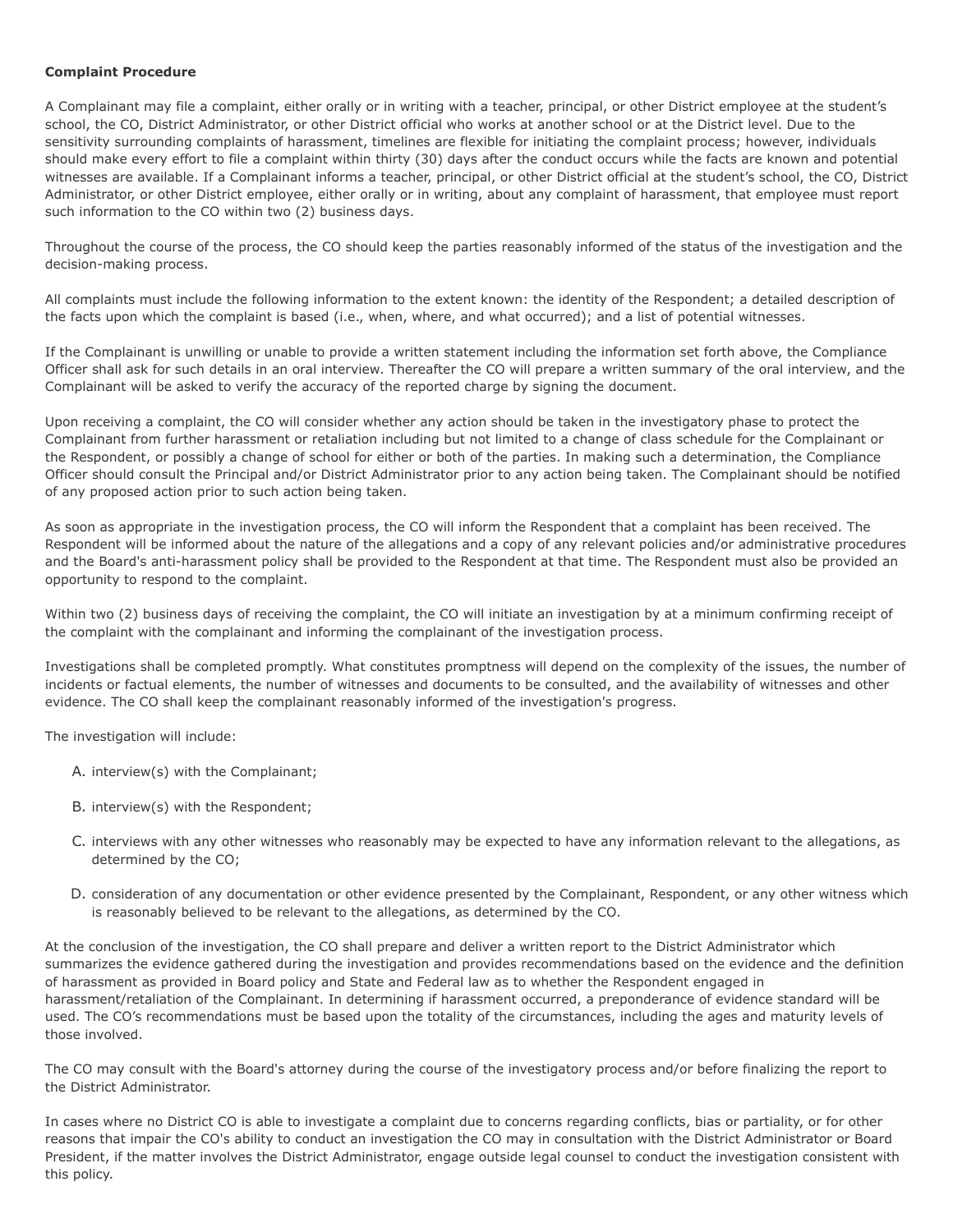Absent extenuating circumstances, within ten (10) business days of receiving the report of the CO, the District Administrator either must issue a final decision regarding whether or not the complaint of harassment has been substantiated or request further investigation. A copy of the District Administrator's written decision will be delivered to both the Complainant and the Respondent.

If the District Administrator requests additional investigation, the District Administrator must specify the additional information that is to be gathered, and such additional investigation must be completed within ten (10) business days. At the conclusion of the additional investigation, the District Administrator must issue a final written decision as described above.

The decision of the District Administrator shall be final. If the Complainant feels that the decision does not adequately address the complaint s/he may appeal the decision to the State Superintendent of Public Instruction by submitting a written request to the Wisconsin Department of Public Instruction ("DPI"), Pupil Nondiscrimination Program, or by contacting the DPI Pupil Nondiscrimination Program at (608) 267-9157.

If the decision of the District Administrator is that there is no finding of harassment pursuant to this policy, the student/parent will be informed of the provisions of Policy 5517.01 - Bullying.

The Board reserves the right to investigate and resolve a complaint or report of harassment regardless of whether the member of the School District community or Third Partyalleging the harassment pursues the complaint. The Board also reserves the right to have the complaint investigation conducted by an external person in accordance with this policy or in such other manner as deemed appropriate by the Board.

The parties may be represented, at their own cost, at any of the above-described meetings/hearings.

The right of a person to a prompt and equitable resolution of the complaint shall not be impaired by the person's pursuit of other remedies such as the filing of a complaint with the Office for Civil Rights, the filing of charges with local law enforcement, or the filing of a civil action in court. Use of this internal complaint process is not a prerequisite to the pursuit of other remedies.

# **Additional School District Action**

If the evidence suggests that the harassment at issue is a crime or requires mandatory reporting under the Children's Code (Sec. 48.981, Wis. Stat.), the CO or District Administrator shall report the harassment to the appropriate social service and/or law enforcement agency charged with responsibility for handling such investigations and crimes.

Any reports made to the local child protection service or to local law enforcement shall not terminate the CO's obligation and responsibility to continue to investigate a complaint of harassment. While the COs may work cooperatively with outside agencies to conduct concurrent investigations, in no event shall the harassment investigation be inhibited by the involvement of outside agencies without good cause after consultation with the District Administrator.

# **Privacy/Confidentiality**

The District will make all reasonable efforts to protect the rights of the Complainant and the Respondent. The District will respect the privacy of the Complainant, the Respondent, and all witnesses in a manner consistent with the District's legal obligations under State and Federal law. Confidentiality cannot be guaranteed, however. Additionally, the Respondent must be provided the Complainant's identity.

During the course of an investigation, the CO will instruct all members of the School District community and third parties who are interviewed about the importance of maintaining confidentiality. Any individual who is interviewed as part of a harassment investigation is expected not to disclose any information that is learned or provided during the course of the investigation.

#### **Remedial Action and Monitoring**

If warranted, appropriate remedial action shall be determined and implemented on behalf of the Complainant, including but not limited to counseling services, reinstatement of leave taken because of the discrimination, or other appropriate action.

The Board may appoint an individual, who may be a District employee, to follow up with the Complainant to ensure no further discrimination or retaliation has occurred and to take action to address any reported occurrences promptly.

# **Sanctions and Disciplinary Action**

The Board shall vigorously enforce its prohibitions against harassment by taking appropriate action reasonably calculated to stop the harassment and prevent further misconduct.

While observing the principles of due process, a violation of this policy may result in disciplinary action up to and including the discharge of an employee or the suspension/expulsion of a student. All disciplinary action will be taken in accordance with applicable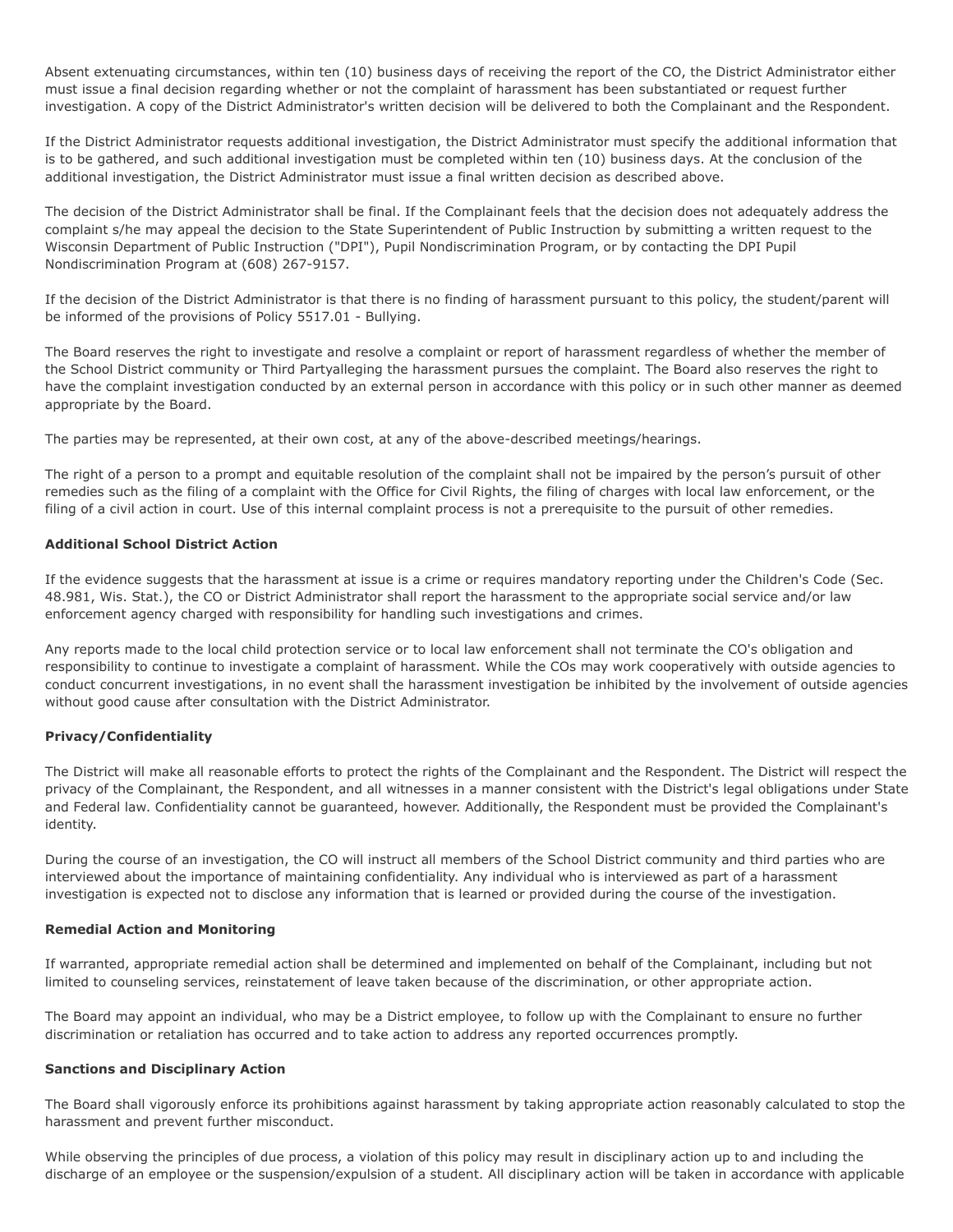law.

When imposing discipline, the District Administrator shall consider the totality of the circumstances involved in the matter, including the age and maturity level of any student involved. In those cases where harassment is not substantiated, the Board may consider whether the alleged conduct nevertheless warrants discipline in accordance with other Board policies.

Where the Board becomes aware that a prior disciplinary action has been taken against the Respondent, all subsequent sanctions imposed by the Board and/or District Administrator shall be reasonably calculated to end such conduct, prevent its reoccurrence, and remedy its effects.

# **Retaliation**

Retaliation against a person who makes a report or files a complaint alleging harassment/retaliation or participates as a witness in an investigation is prohibited. Neither the Board nor any other person may intimidate, threaten, coerce or interfere with any individual because the person opposed any act or practice made by any Federal or State civil rights law, or because that individual made a report, formal complaint, testified, assisted or participated or refused to participate in any manner in an investigation, proceeding, or hearing under those laws and/or this policy, or because that individual exercised, enjoyed, aided or encouraged any other person in the exercise or enjoyment of any right granted or protected by those laws and/or this policy.

Retaliation against a person for making a report of discrimination, filing a formal complaint, or participating in an investigation or meeting is a serious violation of this policy that can result in imposition of disciplinary sanctions/consequences and/or other appropriate remedies.

Formal complaints alleging retaliation may be filed according to the internal complaint process set forth above.

The exercise of rights protected under the First Amendment of the United States Constitution does not constitute retaliation prohibited under this policy.

# **Reprisal**

Submission of a good faith complaint or report of harassment will not affect the Complainant's status or educational environment. However, the Board also recognizes that false or fraudulent claims of harassment or false or fraudulent information about such claims may be filed. The Board reserves the right to discipline any person filing a false or fraudulent claim of harassment or false or fraudulent information about such a claim.

The District will discipline or take appropriate action against any member of the School District community who retaliates against any person who reports an incident of harassment prohibited by this policy or participates in a proceeding, investigation, or hearing relating to such harassment. Retaliation includes, but is not limited to, any form of intimidation, reprisal, or harassment.

# **Education and Training**

In support of this policy, the Board promotes preventative educational measures to create greater awareness of discriminatory practices. The District Administrator will develop a method of discussing this policy with the School District community. Training on the requirements of non-discrimination and the appropriate responses to issues of harassment will be provided to the School District community at such times as the Board in consultation with the District Administrator determines is necessary or appropriate.

This policy shall be reviewed at least annually for compliance with local, State, and Federal law.

The District shall conspicuously post a notice including this policy against harassment in each school in a place accessible to the School District community and members of the public. This notice shall also include the name, mailing address and telephone number of the Compliance Officers, the name, mailing address and telephone number of the State agency responsible for investigating allegations of discrimination in educational opportunities, and the mailing address and telephone number of the United States Department of Education, Office for Civil Rights.

A summary of this policy shall appear in the student handbook and shall be made available upon request of parents, students, and other interested parties.

# **Retention of Investigatory Records and Materials**

The CO is responsible for overseeing retention of all records that must be maintained pursuant to this policy. All individuals charged with conducting investigations under this policy shall retain all information, documents, electronically stored information ("ESI"), and electronic media (as defined in Policy 8315) created and received as part of an investigation including but not limited to:

# A. all written reports/allegations/complaints/statements;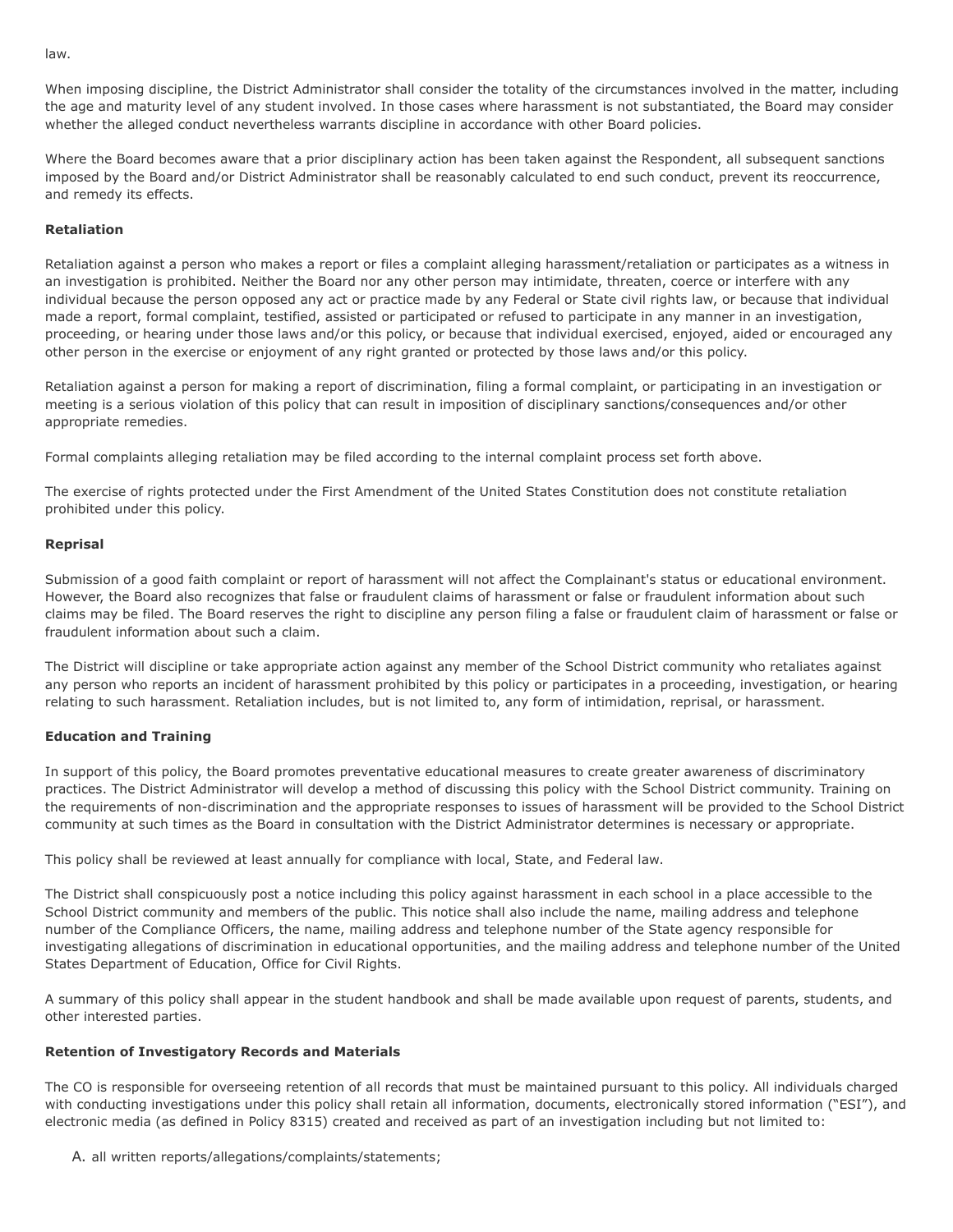- B. narratives of all verbal reports, allegations, complaints, and statements collected;
- C. a narrative of all actions taken by District personnel;
- D. any written documentation of actions taken by District personnel or individuals contracted or appointed by the Board to fulfill its responsibilities;
- E. narratives of, notes from, or audio, video, or digital recordings of witness statements;
- F. all documentary evidence;
- G. e-mails, texts, or social media posts pertaining to the investigation;
- H. contemporaneous notes in whatever form made (e.g., handwritten, keyed into a computer or tablet, etc.) pertaining to the investigation;
- I. written disciplinary sanctions issued to students or employees and a narrative of verbal disciplinary sanctions issued to students or employees for violations of the policies and procedures prohibiting discrimination or harassment;
- J. dated written determinations to the parties;
- K. dated written descriptions of verbal notifications to the parties;
- L. written documentation of any supportive measures offered and/or provided to the Complainant and/or the Respondent, including no contact orders issued to both parties, the dates issued, and the dates the parties acknowledged receipt;
- M. documentation of all actions taken, both individual and systemic, to stop the discrimination or harassment, prevent its recurrence, eliminate any hostile environment, and remedy its discriminatory effects;
- N. copies of the Board policy and/or procedures/guidelines used by the District to conduct the investigation, and any documents used by the District at the time of the alleged violation to communicate the Board's expectations to students and staff with respect to the subject of this policy (e.g., Student Code of Conduct and/or Employee Handbooks);
- O. copies of any documentation that memorializes any formal or informal resolutions to the alleged discrimination or harassment;
- P. documentation of any training provided to District personnel related to this policy, including but not limited to, notification of the prohibitions and expectations of staff set forth in this policy and the role and responsibility of all District personnel involved in enforcing this policy, including their duty to report alleged violations of this policy and/or conducting an investigation of an alleged violation of this policy.

The information, documents, ESI, and electronic media (as defined in Policy 8315) retained may include public records and records exempt from disclosure under Federal and/or State law (e.g., student records).

The information, documents, ESI, and electronic media (as defined in Policy 8315) created or received as part of an investigation shall be retained in accordance with Policy 8310, Policy 8315, Policy 8320, Policy 8330 for not less than three (3) years, but longer if required by the District's records retention schedule.

Revised 9/18/17 T.C. 4/26/18 Revised 5/6/19 Revised 6/15/20

**© Neola 2021**